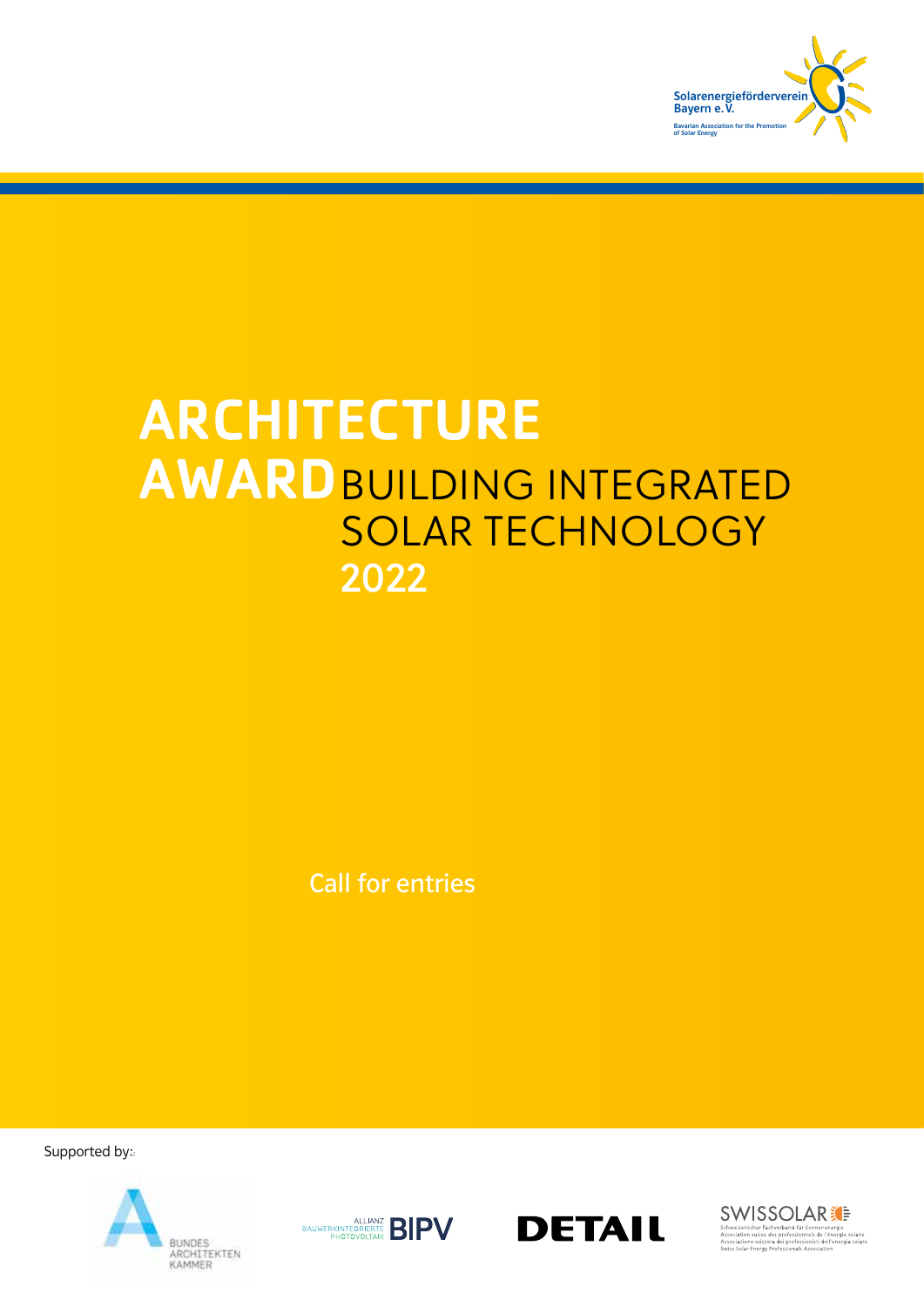### Aim of the Competition and Benefits of Entering

The use of solar energy in and on buildings is a key aspect within energy efficient construction – for individual homes, industrial and administrative buildings, as well as residential schemes. Solar systems should be self-evident components in innovative building envelopes and refurbishments to improve energy efficiency.

The challenge is to find suitable ways to implement these technical innovations in design terms. Solar thermal energy and photovoltaics open up a diverse range of possible applications and offer high quality products.

By integrating solar power systems in the roof or façades of buildings in an architecturally and technically sophisticated manner, architects can increase the awareness of both builders and the public regarding the possibilities for combining buildings with solar technology, and thus help renewable energies become more widespread. To increase acceptance and to foster awareness of this topic, the Bavarian Association for the Promotion of Solar Energy (SeV Bayern) is organising the competition "Building Integrated Solar Technology<sup>2022"</sup>.

The SeV hopes that the award will encourage the planning and designing of excellent building-integrated solar power systems, and thus showcase exemplary solutions in qualitatively sophisticated architecture.

### Publications

The results of the competition will be presented in the media and at conferences. Further special publications, an exhibition and coverage of the entries on the website of the SeV are also included. By participating in the competition, the applicants declare their consent to this.





The exhibition showing a lot of examples from the competitions is touring succesfully.





The participating projects have been brought to the public with a book, brochures, a calendar and contributions at conferences.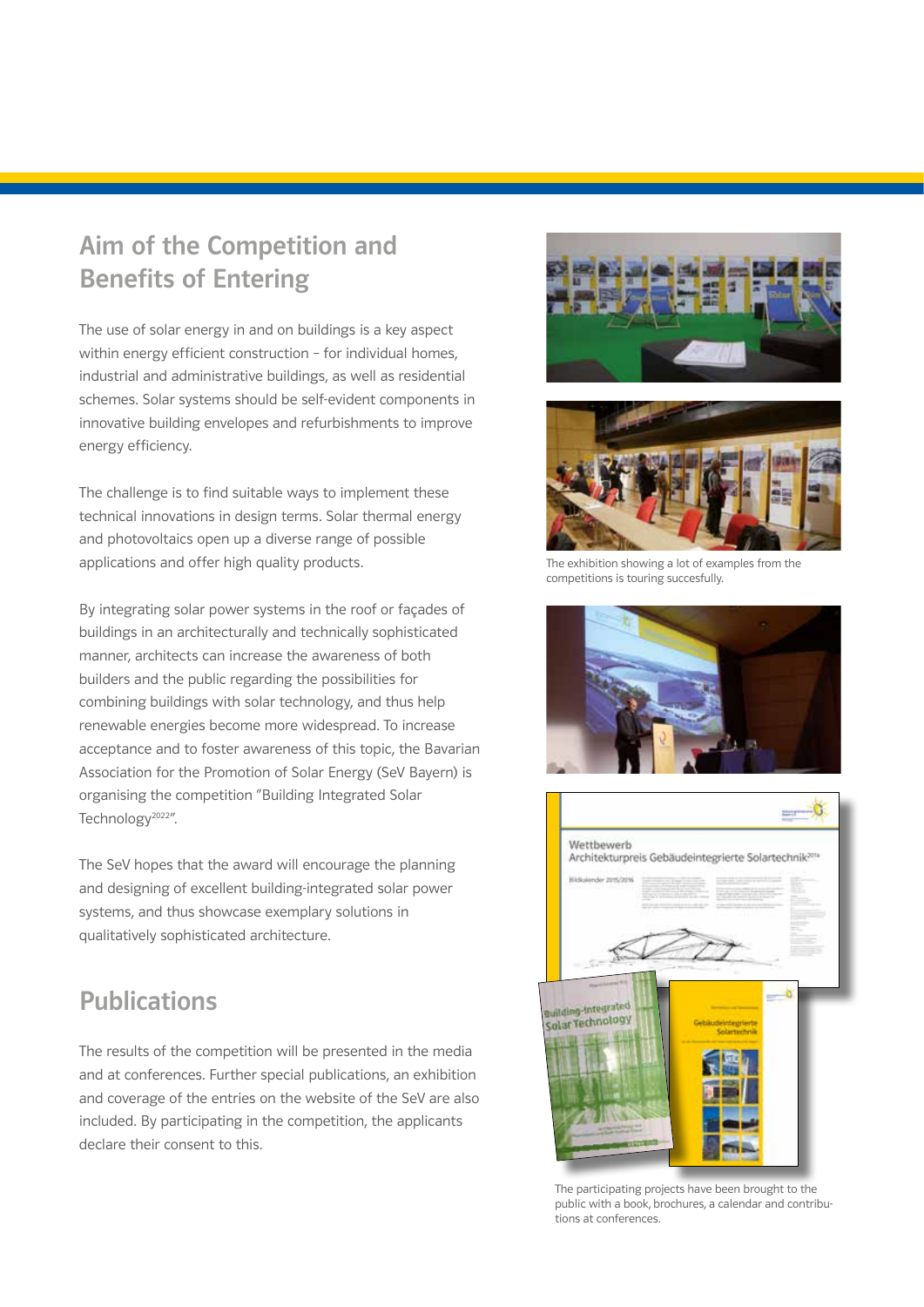

Roland Krippner (r.) from SeV Bayern hands over the prize money to the winner of the competition in 2014, René Schmid, architect of the UmweltArena Spreitenbach (l.).

The jury will decide on the allocation and weighting of the commendation awards.

#### Jury

The contestant's works shall be judged by an independent jury, comprising amongst others the following members:

- Gerd Becker (Member of the Board, SeV)
- Lydia Haack (President, Bayerische Architektenkammer)
- Roland Krippner (Technische Hochschule Nürnberg Georg Simon Ohm)
- Bruno Schiebelsberger (Chairman of the Board, SeV)
- Jakob Schoof (DETAIL)

#### Entry requirements

- All architects, owners/operators and solar technology companies with at least one solar power system are entitled to enter – whether the solar system is for private, commercial, industrial or public purposes.
- Only systems that form a substantial part of the building will be taken into consideration.
- The system must produce a suitable amount of solar powered thermal and/or electrical energy, and this must be illustrated. The system must have gone into operation, i.e. supplied the first provable energy, within the period from 1<sup>st</sup> January 2019 to 30<sup>th</sup> June 2022.
- The owner/operator shall allow the publication of all submitted photos, architectural drawings and data for the system. All images must be free of copyright and be available for publication by SeV Bayern (Print, Internet, Exhibition) without payment of royalties.
- The competition organisers shall assume ownership of the submitted work. There is no return possible. Copyright remains with the author.
- In order to participate, we ask you to submit registration applications.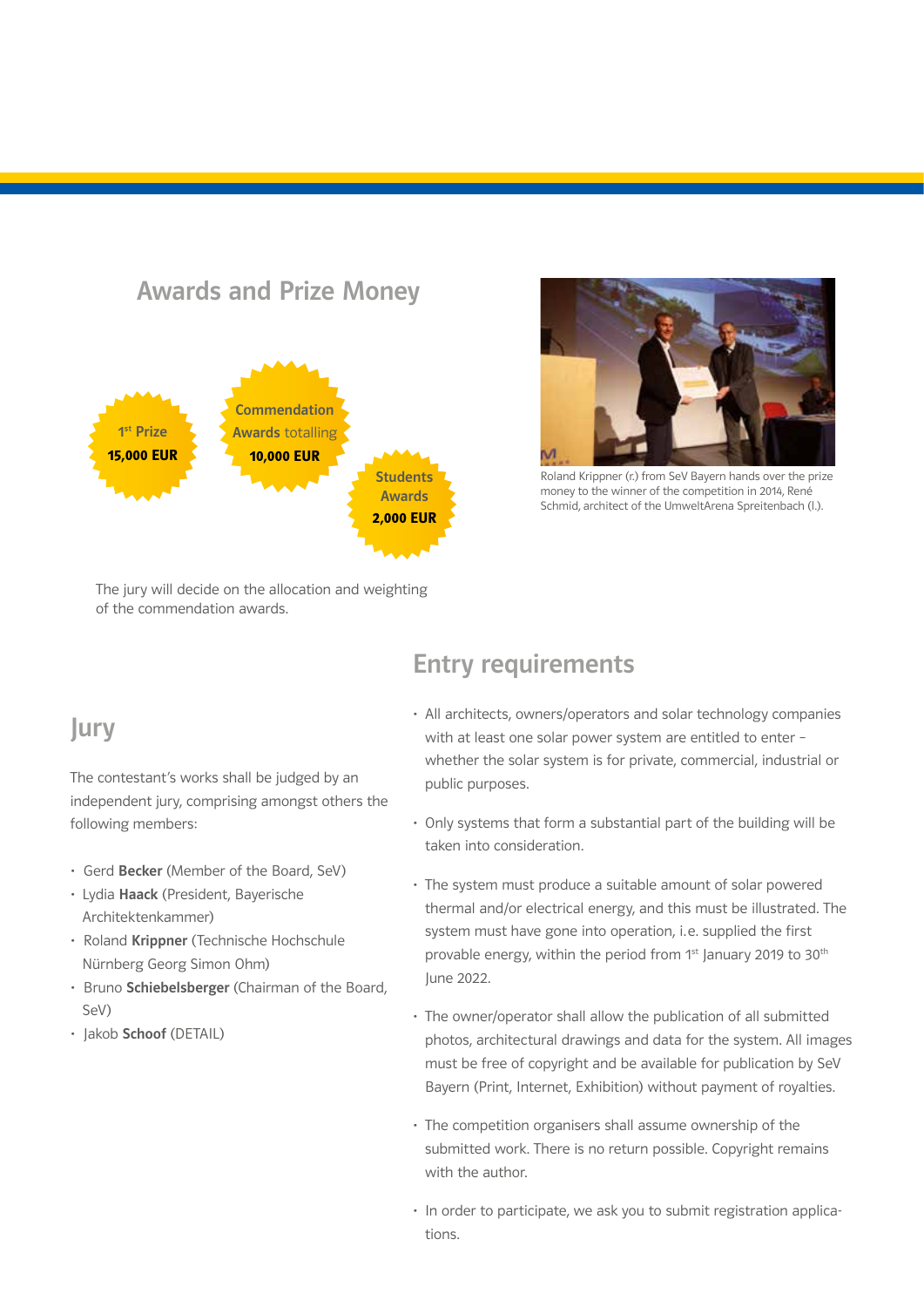#### Services

Necessary information to participate:

- Applicant (with full address)
- Architect (with full address)
- Architect's consent to the entry requirements
- Owner/operator (with full address)
- Owner/operator's consent to the entry requirements
- If applicable, partner offices/specialist designers/staff
- Project description
- Location of the system (full address)
- System components and detailed description of the solar system
- Type of installation with technical details of the building integration
- Total output (electrical/thermal) and yearly energy yield
- Amount of production of the building's energy by the solar system and reduction of carbon
	- dioxide emissions
- Completion and commissioning date
- Costs of the solar system
- Description of the building integration

At least 5 images of the project are required in print quality (300 dpi resolution with a width of at least 20 cm): a long shot of the entire building, a long shot of the solar power system, a close-up view of the solar power system, details as well as design documents and structural drawings.

You can provide your material as loose sheets. We design the posters for the jury standardized for all participants.

On registering to take part in the competition, all entrants agree to accept the competition requirements. On entering, the participants cede to the competition organiser, free of charge, the usage and exploitation rights for publications by the SeV in connection with the 2022 competition. Entrants consent to having their data stored and documents published.

### **Schedule**

Deadline for Submitting Entry Requirements 31<sup>st</sup> July 2022 Jury Consultation **October 2022** 



#### Assessment Criteria

The assessment criteria are specified by the jury:

- Architectural aspects:
- Integral conceptual design
- Integration of the solar technology in the building envelope
- Design quality and functionality
- Innovativeness (energy and construction)
- Energy yield/energy efficiency
- Communicating the system to the general public

The SeV will carry out a preliminary screening. Works that do not correspond with the competition requirements may be excluded.

The decision of the jury is final. Recourse to legal action is excluded.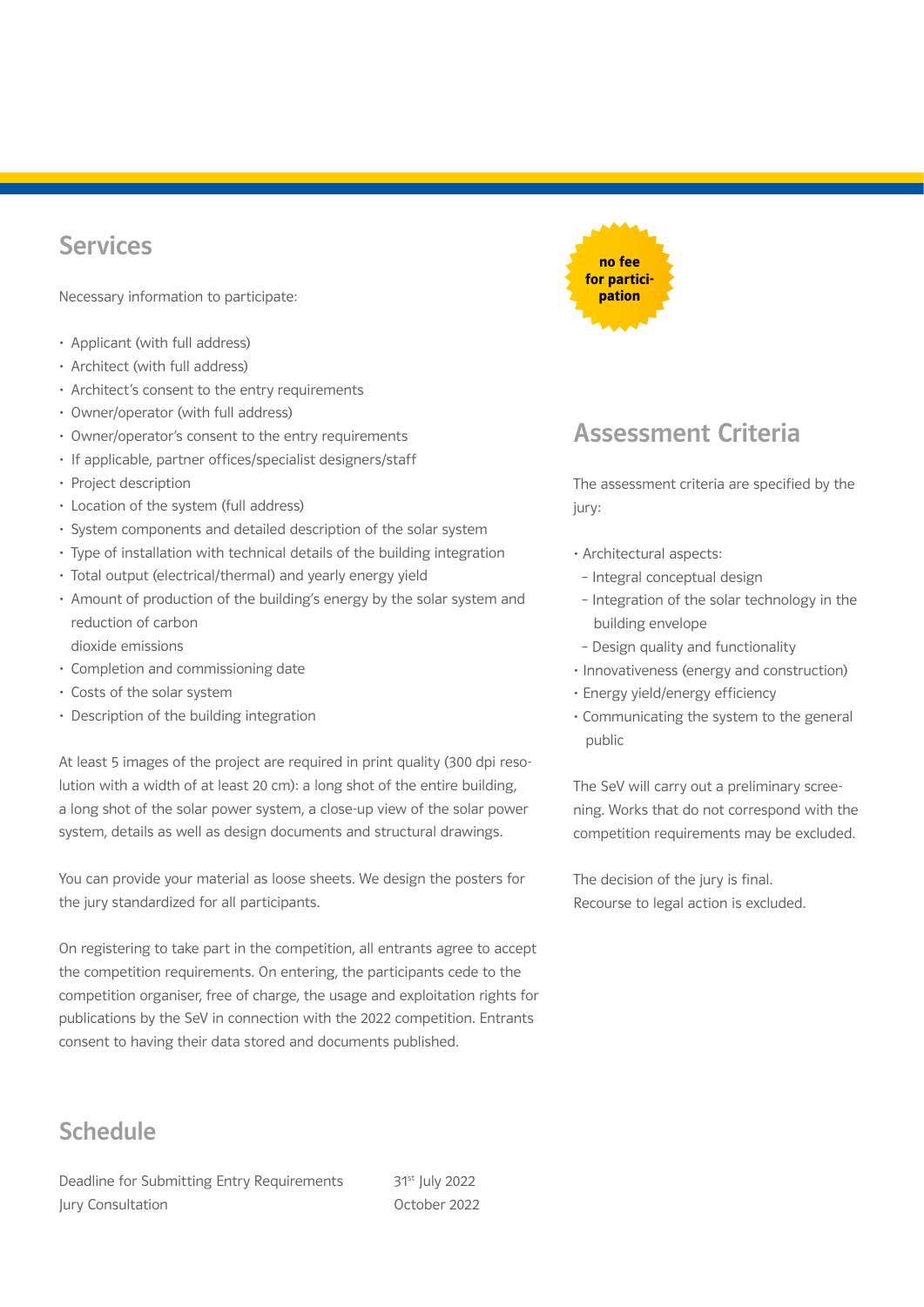

**SAAA** 

## **Architectural Award**

### Building-Integrated Solar Technology<sup>2022</sup>

| <b>Registration</b><br>Applicant                                                                                                                                                                  | no fee<br>for partici-<br>pation | Please send the<br>registration by E-mail to:<br>info@sev-bayern.de                       |
|---------------------------------------------------------------------------------------------------------------------------------------------------------------------------------------------------|----------------------------------|-------------------------------------------------------------------------------------------|
| Company<br>(Owner/Operator/Architect/Supplier)                                                                                                                                                    |                                  | or by fax to:<br>00498927813430<br>or by mail to:<br>SeV Bayern<br>Friedrich-List-Str. 88 |
| Person to contact<br>Street and number                                                                                                                                                            |                                  | 81377 Munich<br>Germany                                                                   |
| Postcode, city                                                                                                                                                                                    |                                  |                                                                                           |
| Email<br>Project                                                                                                                                                                                  |                                  |                                                                                           |
| Name of the project                                                                                                                                                                               |                                  |                                                                                           |
| Street                                                                                                                                                                                            |                                  |                                                                                           |
| Postcode, city                                                                                                                                                                                    |                                  |                                                                                           |
| Participation declaration                                                                                                                                                                         |                                  |                                                                                           |
| We would like to participate in the Architectural Award "Building-Integrated Solar Technology <sup>2022</sup> "<br>We have read and accepted the conditions as laid down in the call for entries. |                                  |                                                                                           |
|                                                                                                                                                                                                   |                                  |                                                                                           |
| Company stamp, date, signature                                                                                                                                                                    |                                  |                                                                                           |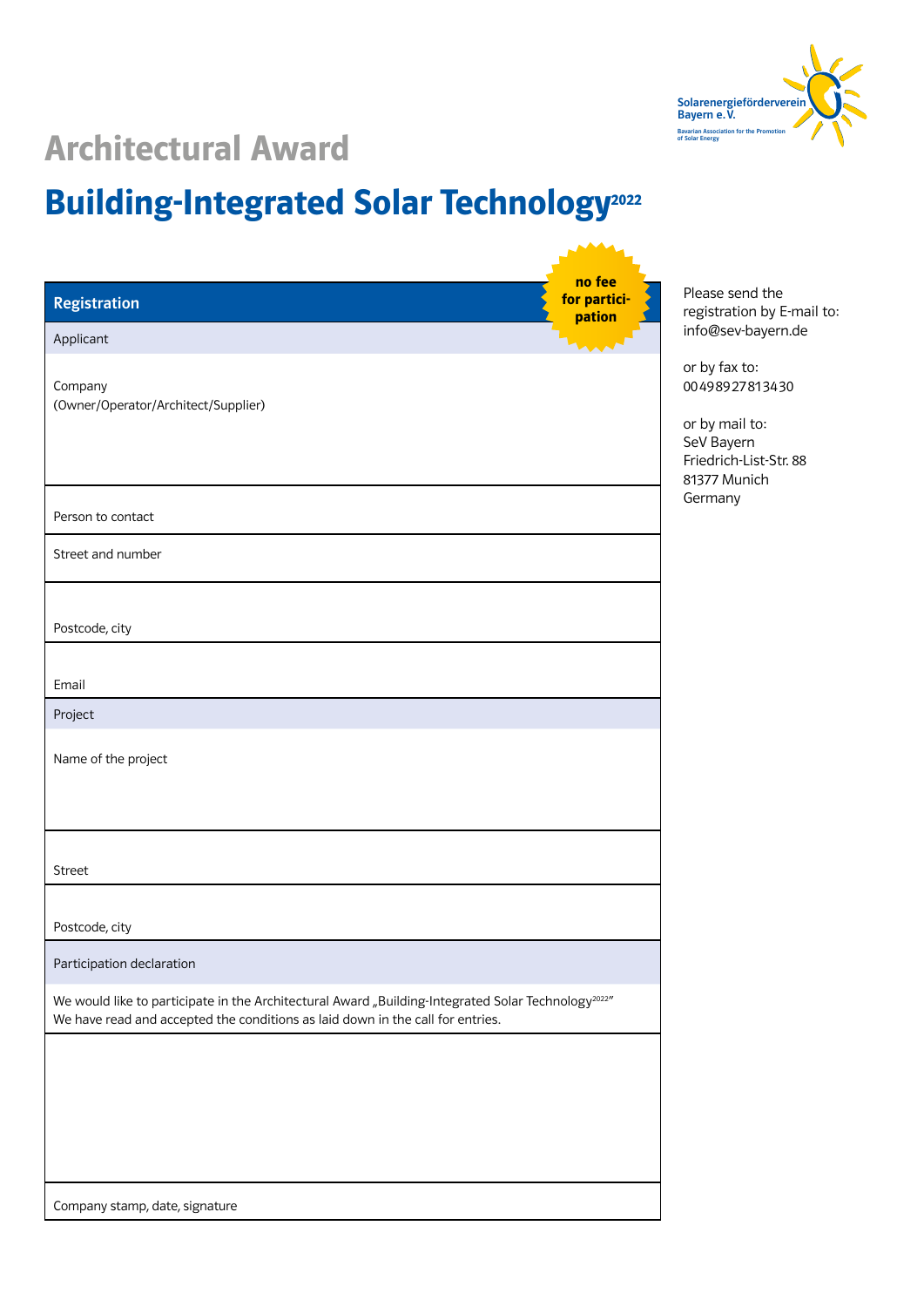

#### ARCHITECTURE AWARD BUILDING INTEGRATED SOLAR TECHNOLOGY 2022

### Consent to the Entry Requirements

We agree to participate at the Architecture Award Building Integrated Solar Technology 2022 with the project:

\_\_\_\_\_\_\_\_\_\_\_\_\_\_\_\_\_\_\_\_\_\_\_\_\_\_\_\_\_\_\_\_\_\_\_\_\_\_\_\_\_\_\_\_\_\_

On registering to take part in the competition, all entrants agree to accept the competition requirements.

\_\_\_\_\_\_\_\_\_\_\_\_\_\_\_\_\_\_\_\_\_\_\_\_\_\_\_\_\_\_\_\_\_\_\_\_\_\_\_\_\_\_\_\_\_\_

\_\_\_\_\_\_\_\_\_\_\_\_\_\_\_\_\_\_\_\_\_\_\_\_\_\_\_\_\_\_\_\_\_\_\_\_\_\_\_\_\_\_\_\_\_\_

Company stamp, date, signature

Company stamp, date, signature